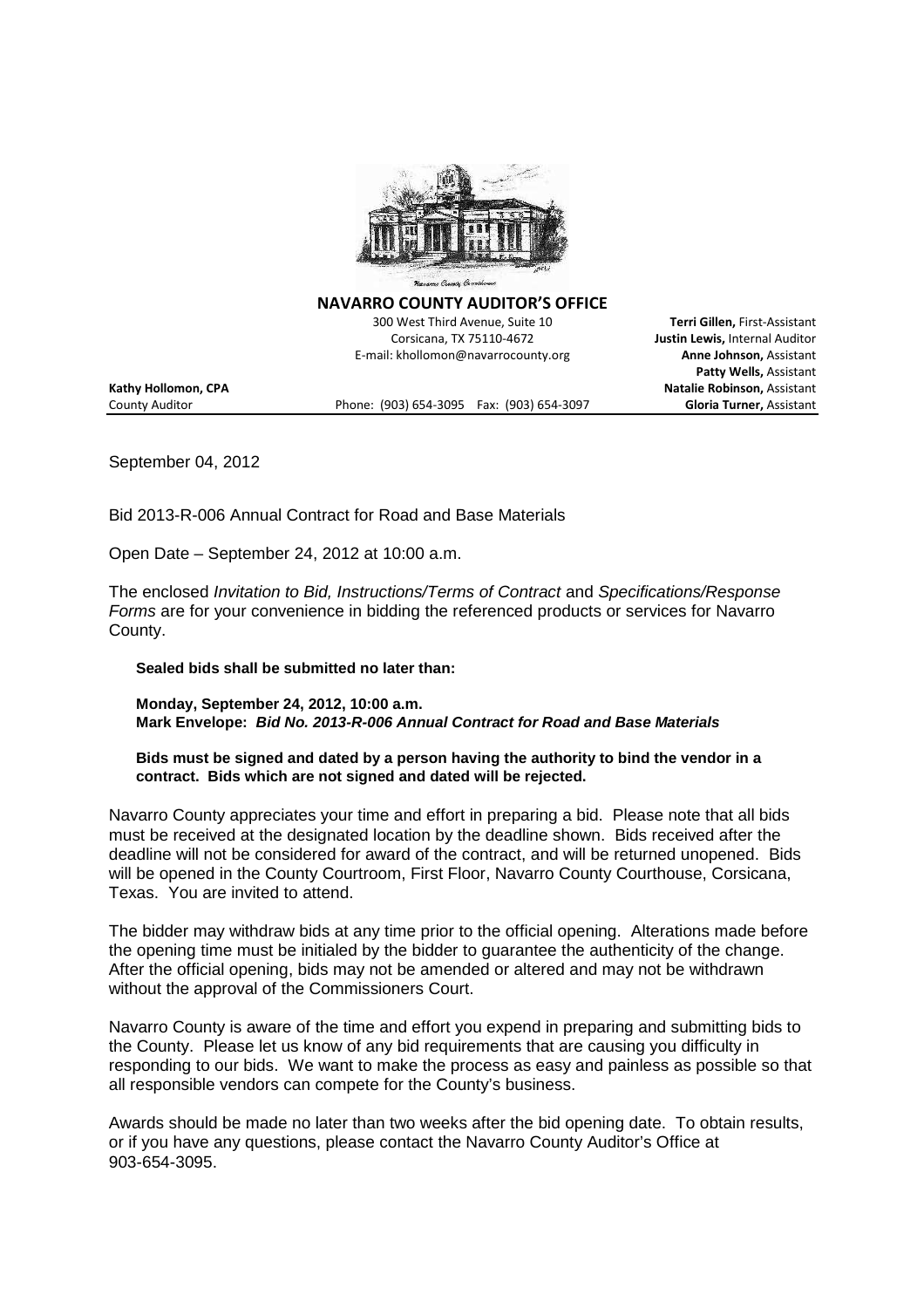By order of the Commissioners Court of Navarro County, Texas, sealed bids will be accepted for:

#### **Annual Contract for Road and Base Materials**

Navarro County reserves the right to reject any or all bids for the products covered in this bid request and to waive any informalities or defects in the bidding and to accept such bids as it shall deem to be in the best interest of Navarro County.

**BIDS MUST BE SUBMITTED on the forms included for that purpose on pages 9-19 in this packet**. Each bid should be signed by a person having the authority to bind the vendor in a contract, placed in a sealed envelope and marked clearly on the outside as shown below.

# **Bids should be clearly marked -** *Bid No. 2012-R-006 Annual Contract for Road and Base Materials*

BIDS SHOULD BE RETURNED TO the following address on or before **Monday, September 24, 2012, no later than 10:00 a.m.**

> Navarro County Auditor's Office Navarro County Courthouse 300 West Third Avenue, Suite 10 Corsicana, Texas 75110

# *FACSIMILE TRANSMITTALS WILL NOT BE ACCEPTED.*

*All bids must be received in the County Auditor's Office before the opening date and time.*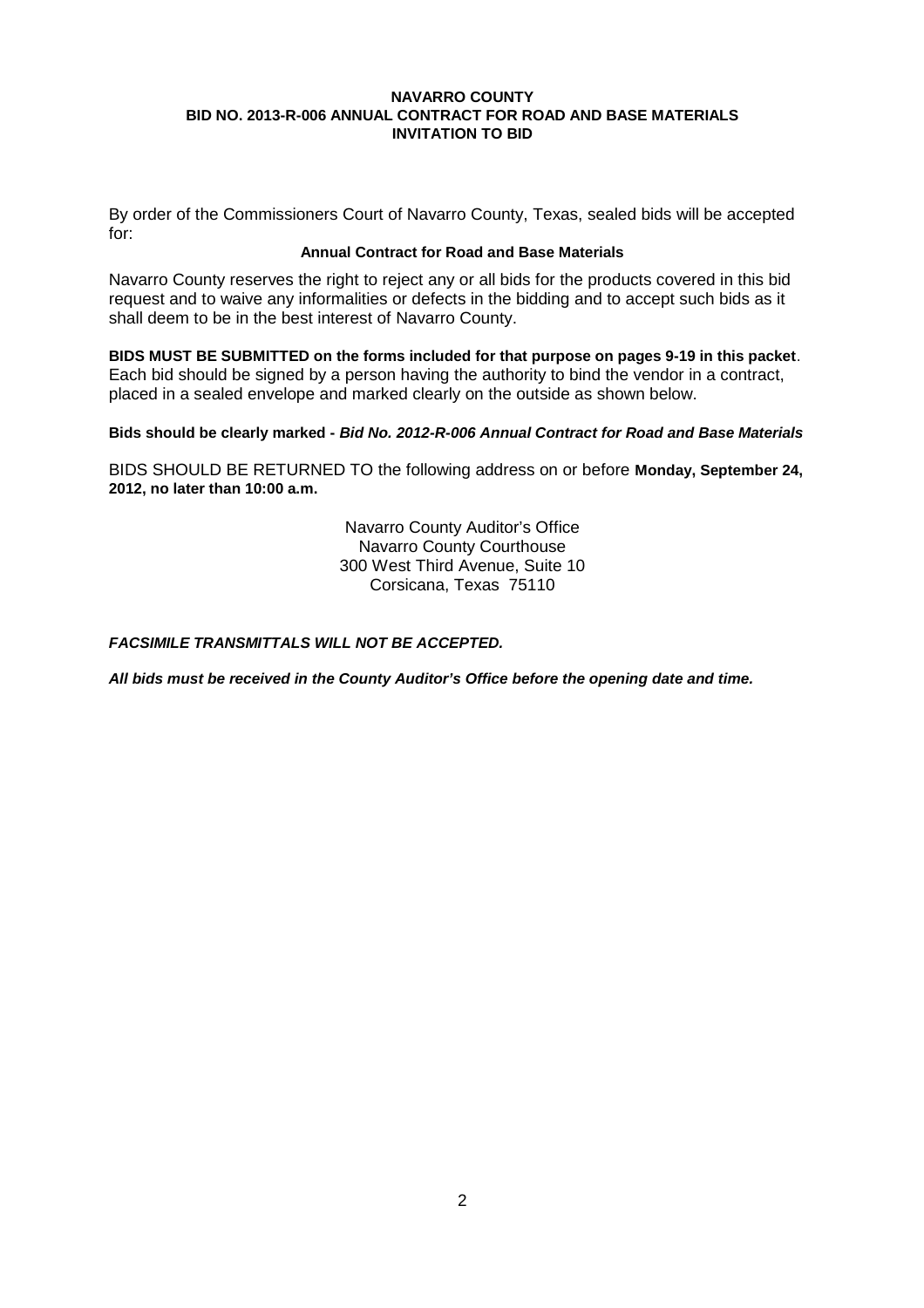Navarro County is requesting bids on Annual Contract(s) for Road and Base Materials. Bids must be submitted on the attached forms. By returning this bid with a price quote, vendors certify and agree that:

*Funding:* Funds for payment have been provided through the Navarro County budget approved by the Commissioners Court for the fiscal year ending September 30, 2013.

*Late Bids:* Bids received in the County Auditor's Office after the submission deadline will be considered void and unacceptable. Navarro County is not responsible for lateness or nondelivery of mail, carrier, etc., and the date/time stamp of the County Auditor's Office shall be the official time of receipt.

*Altering Bids:* Bids cannot be altered or amended after the submission deadline. Any interlineation, alteration or erasure made before the opening time must be initialed by the signer of the bid, guaranteeing authenticity.

*Withdrawal of Bid:* A bid may not be withdrawn or canceled by the bidder without the permission of the County for a period of ninety (90) days following the date designated for the receipt of bids, and bidder so agrees upon submittal of their bid.

**Sales Tax:** Navarro County is exempt, by law, from payment of Texas Sales Tax and Federal Excise Tax.

*Contract:* This bid, when properly accepted by Navarro County, shall constitute a contract equally binding between the successful bidder and Navarro County. No different or additional terms will become a part of this contract with the exception of change orders.

*Change Orders:* No oral statement of any person shall modify or otherwise change, or affect, the terms, conditions or specifications stated in the resulting contract. The Navarro County Auditor will make all change orders to the contract in writing.

*Delivery:* All delivery and freight charges are to be included in the bid price.

*Conflict of Interest:* No public official shall have interest in this contract, in accordance with *Vernon's Texas Codes Annotated, Local Government Code*, Title 5, Subtitle C, Chapter 171.

*Ethics:* The bidder shall not offer or accept gifts or anything of value nor enter into any business arrangement with any employee, official or agent of Navarro County.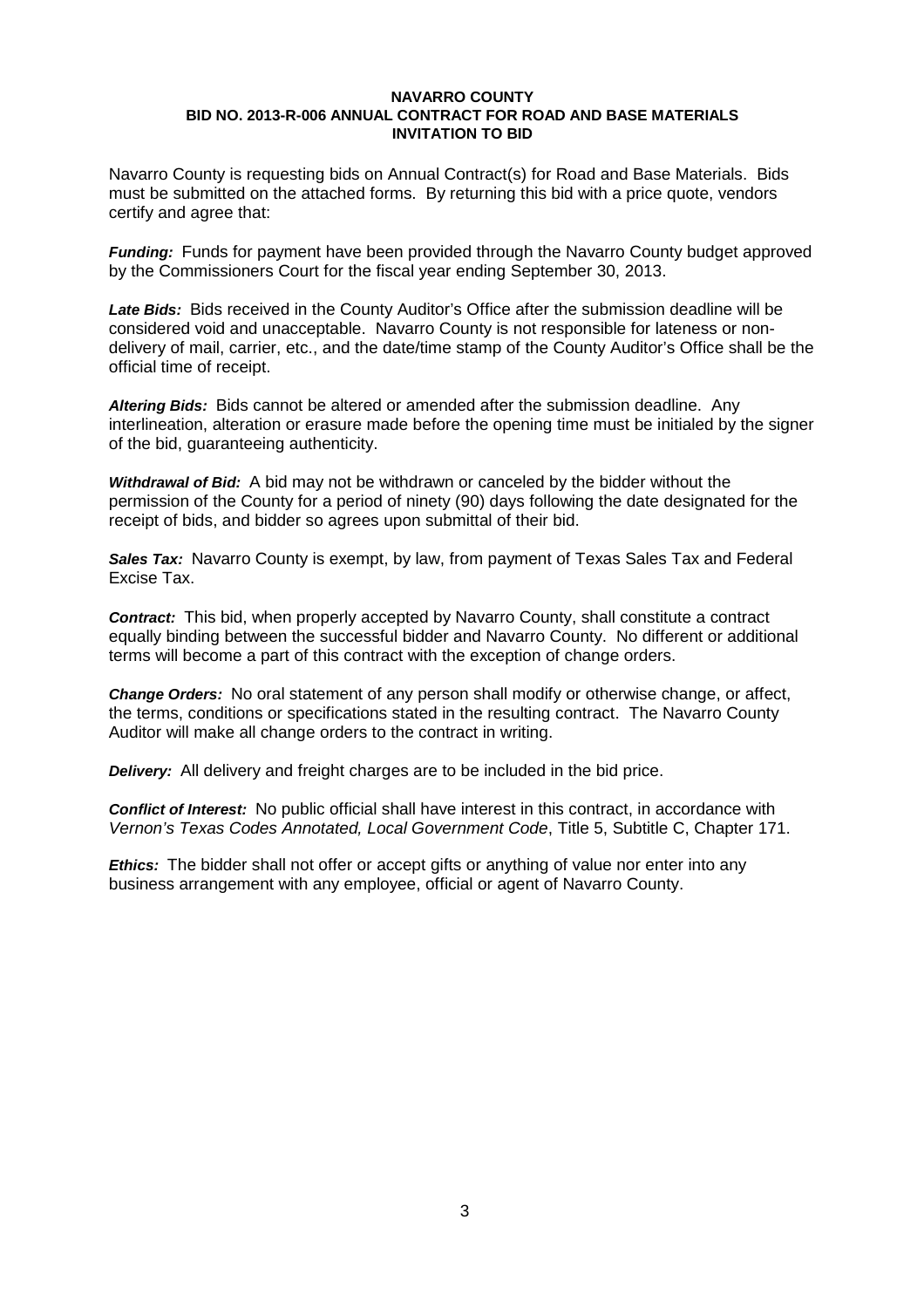*Exceptions/Substitutions:* All bids meeting the intent of this invitation to bid will be considered for award. Bidders taking exception to the specifications, or offering substitutions, shall state these exceptions in the section provided or by attachment as part of this bid. The absence of such a list shall indicate that the bidder has not taken exceptions and shall hold the bidder responsible to perform in strict accordance with the specifications of the invitation. The Navarro County Commissioners Court reserves the right to accept any and all or none of the exception(s)/substitution(s) deemed to be in the best interest of the County.

*Addenda:* Any interpretations, corrections or changes to this *Invitation to Bid* and *Specifications* will be made by addenda. Sole issuing authority of addenda shall be vested in the Navarro County Auditor. Addenda will be mailed to all who are known to have received a copy of this *Invitation to Bid*. Bidders shall acknowledge receipt of all addenda. *Bids must comply* with all Federal, State, county and local laws concerning these type purchases.

*Davis-Bacon and Related Acts:* Attention is called to the fact that not less than the federally determined prevailing (Davis-Bacon and Related Acts) wage rate, as issued by the Texas Department of Housing and Community Affairs and contained in the contract documents, must be paid on this project. In addition, the successful bidder must ensure that employees and applicants for employment are not discriminated against because of race, color, religion, sex, age or national origin.

*Design, Strength, Quality* of materials must conform to IBC 2006 (International Building Code).

*Minimum Standards for Responsible Prospective Bidders:* A prospective bidder must affirmatively demonstrate their responsibility and meet the following requirements:

- 1. Have adequate financial resources, or the ability to obtain such resources as required;
- 2. Be able to comply with the required or proposed delivery schedule;
- 3. Have a satisfactory record of performance;
- 4. Have a satisfactory record of integrity and ethics, and;
- 5. Be otherwise qualified and eligible to receive an award.

Navarro County may request representation and other information sufficient to determine the bidder's ability to meet these minimum requirements listed above.

*Bidder Shall Provide,* with this bid response, all documentation required by this *Invitation to Bid*. Failure to provide this information may result in rejection of your bid.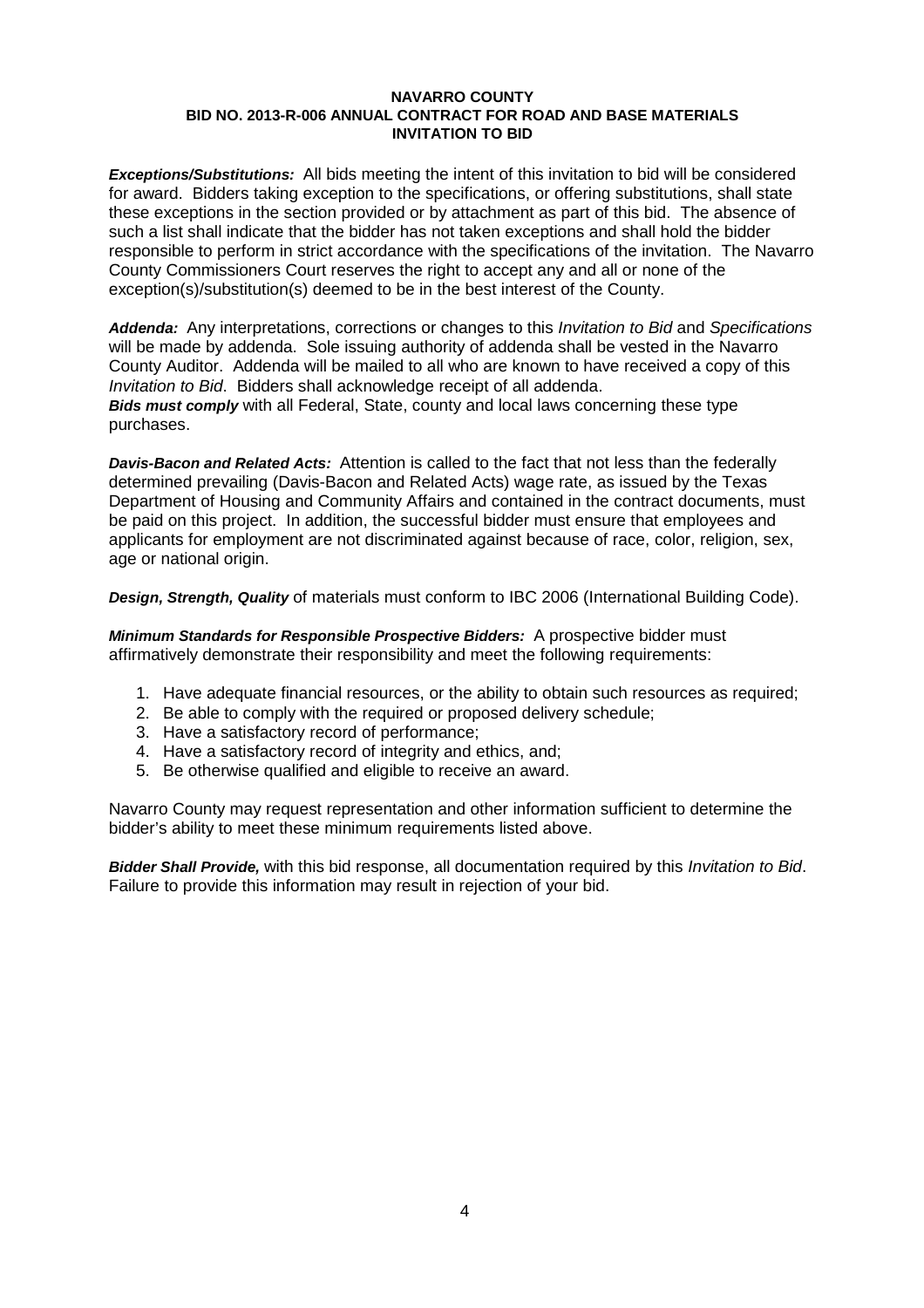*Successful Bidder Shall* defend, indemnify and save harmless Navarro County and all its officers, agents and employees from all suits, actions or other claims of any character, name and description brought for or on account of any injuries or damages received or sustained by any person, persons or property on account of any negligent act or fault of the successful bidder, or of any agent, employee, subcontractor or supplier in the execution of, or performance under, any contract which may result from bid award. Successful bidder indemnifies and will indemnify and save harmless Navarro County from liability, claim or demand on their part, agents, servants, customers and/or employees whether such liability, claim or demand arise from or happening upon or in any of the halls, elevators, entrances, stairways or approaches of or to the facilities within which the occupied premises are located. Successful bidder shall pay any judgment with costs which may be obtained against Navarro County growing out of such injury or damages.

*Insurance Requirements:* Any vendor that conducts business with Navarro County, whether it is for goods and/or services, must maintain lawful workers' compensation requirements and adequate liability limitations.

Within ten (10) days after contract award and prior to the commencement of any work or delivery, the County requires the successful vendor(s) to submit, to the County Auditor's Office, verification of the following coverages, showing Navarro County as the certificate holder with coverage dates inclusive to that of the contract award:

- a. *Workers' Compensation Coverage* meeting the acceptable requirements as established by the Texas Workers' Compensation Ace, Title 5, Subtitle A, Texas Labor Code; and
- b. *General Liability Insurance* meeting the following limits **\$1,000,000 per occurrence/ aggregate,** including products and completed operations coverage.

Vendors and/or their freight contractors must be prepared to show coverage verification prior to entering upon Navarro County Premises.

Failure to comply with lawful requirements or adequate liability requirements may result in delay of payments and/or cancellation of the contract.

*Termination of Contract:* This contract shall remain in effect until contract expires, delivery and acceptance of products and/or performance of services ordered or terminated by either party with thirty (30) days written notice prior to any cancellation. The successful bidder must state therein the reasons for such cancellation. Navarro County reserves the right to award canceled contract to the next lowest responsible bidder as it deems to be in the best interest of the County.

*Termination for Default:* Navarro County reserves the right to terminate the contract for default if Contractor/Bidder breaches any of the terms therein, including warranties of Contractor/Bidder or if the Contractor/Bidder becomes insolvent or commits acts of bankruptcy. Such right of termination is in addition to and not in lieu of any other remedies which Navarro County may have in law or equity. Default may be construed as, but not limited to, failure to deliver the proper goods and/or services within the proper amount of time, and/or to properly perform any and all services required to Navarro County's satisfactions and/or to meet all other obligations and requirements. Navarro County may terminate the contract without cause upon thirty (30) days written notice.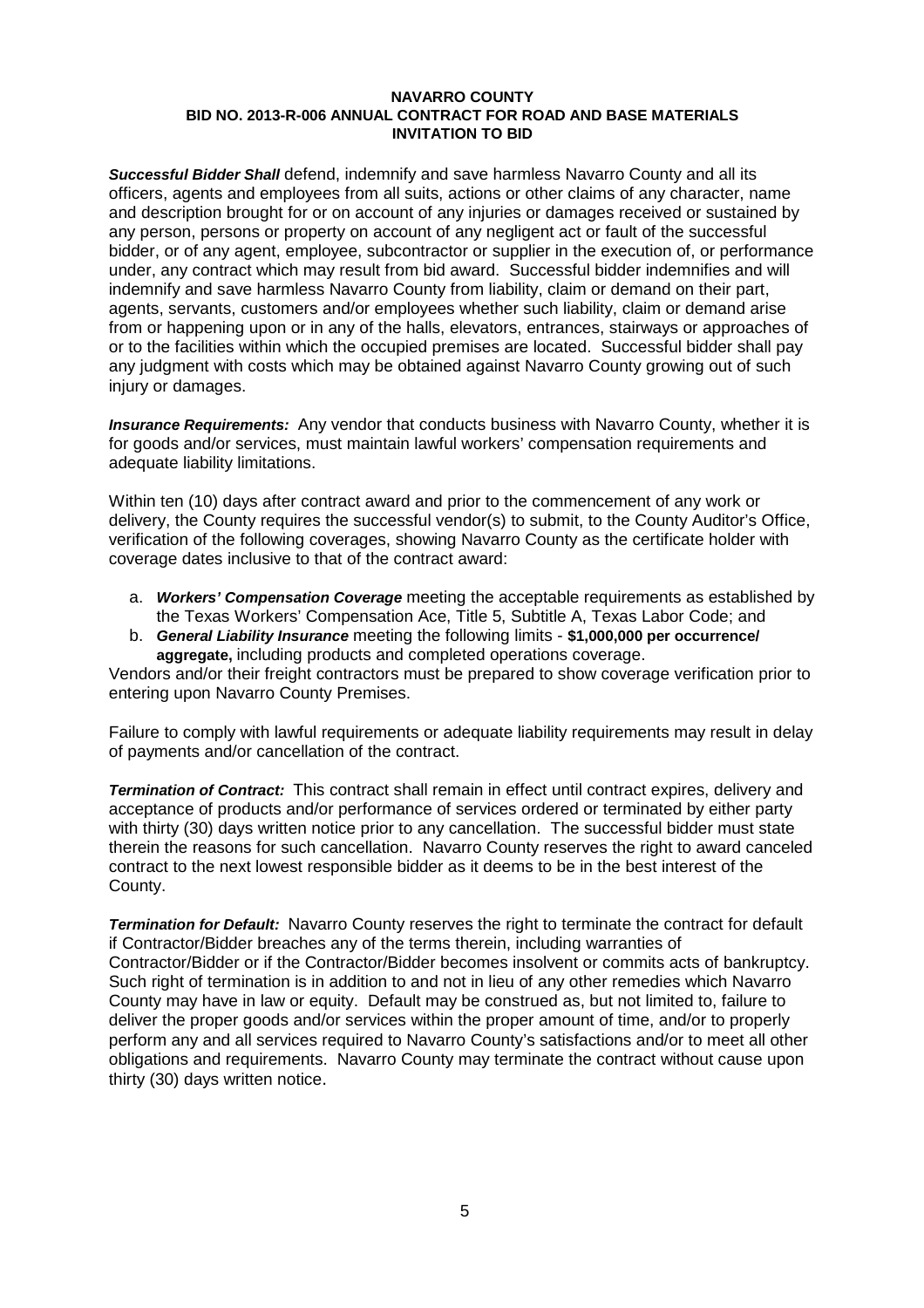*Notice:* Any notice provided by this bid (or required by law) to be given to the successful bidder by Navarro County shall be conclusively deemed to have been given and received on the next day after such written notice has been deposited in the mail in Corsicana, Texas, by Registered or Certified Mail with sufficient postage affixed thereto, provided this shall not prevent the giving of actual notice in any other manner.

*Purchase Order:* A purchase order will be generated by Navarro County to the successful bidder. The purchase order number must appear on all itemized invoices and packing slips. Navarro County will not be held responsible for any orders placed/delivered without a valid current purchase order number.

*Packing Slips* or other suitable shipping documents shall accompany each shipment and shall show: (a) name and address of successful bidder, (b) delivery location, (c) Navarro County purchase order number and (d) descriptive information as to the terms(s) delivered, including description, quantity, number of containers, etc.

*Invoices* shall show all information as stated above and mailed directly to the Navarro County Auditor's Office, 300 West Third Avenue, Suite 10, Corsicana, TX 75110.

*Payment* will be made upon receipt and acceptance, by the County, of the items ordered in accordance with the State of Texas "Prompt Payment Act", Article 610f, V.T.C.S. Successful bidder is required to pay subcontractors within ten (10) days.

*Items* supplied under this contract will be subject to the County's approval. Items found defective or not meeting specifications shall be picked up and replaced by the successful bidder at no expense to the County. If an item is not picked up within one (1) week after notification, the item will become a donation to the County for disposition.

*Samples:* When requested, samples shall be furnished free of expense to the County.

**Testing:** Navarro County reserves the right to test equipment, supplies, material and goods proposed for quality, compliance with specifications and ability to meet the needs of the user. Demonstration units must be available for review.

*Warranties:* Contractor/Bidder shall furnish all data pertinent to warranties or guarantees which may apply. Contractor/Bidder may not limit or exclude any implied warranties. Contractor/Bidder warrants that product sold to the County shall conform to the standards established by the U.S. Department of Labor under the Occupational Safety and Health Act of 1970. In the event product does not conform to OSHA Standards, where applicable, Navarro County may return the product for correction or replacement at the Contractor's/Bidder's expense. If Contractor/Bidder fails to make the appropriate correction within a reasonable time, Navarro County may correct at the Contractor's/Bidder's expense.

*Remedies:* The successful bidder and Navarro County agree that both parties have all rights, duties and remedies available as stated in the Uniform Commercial Code.

*Venue:* This agreement will be governed and construed according to the laws of the State of Texas. This agreement is performable in Navarro County, Texas.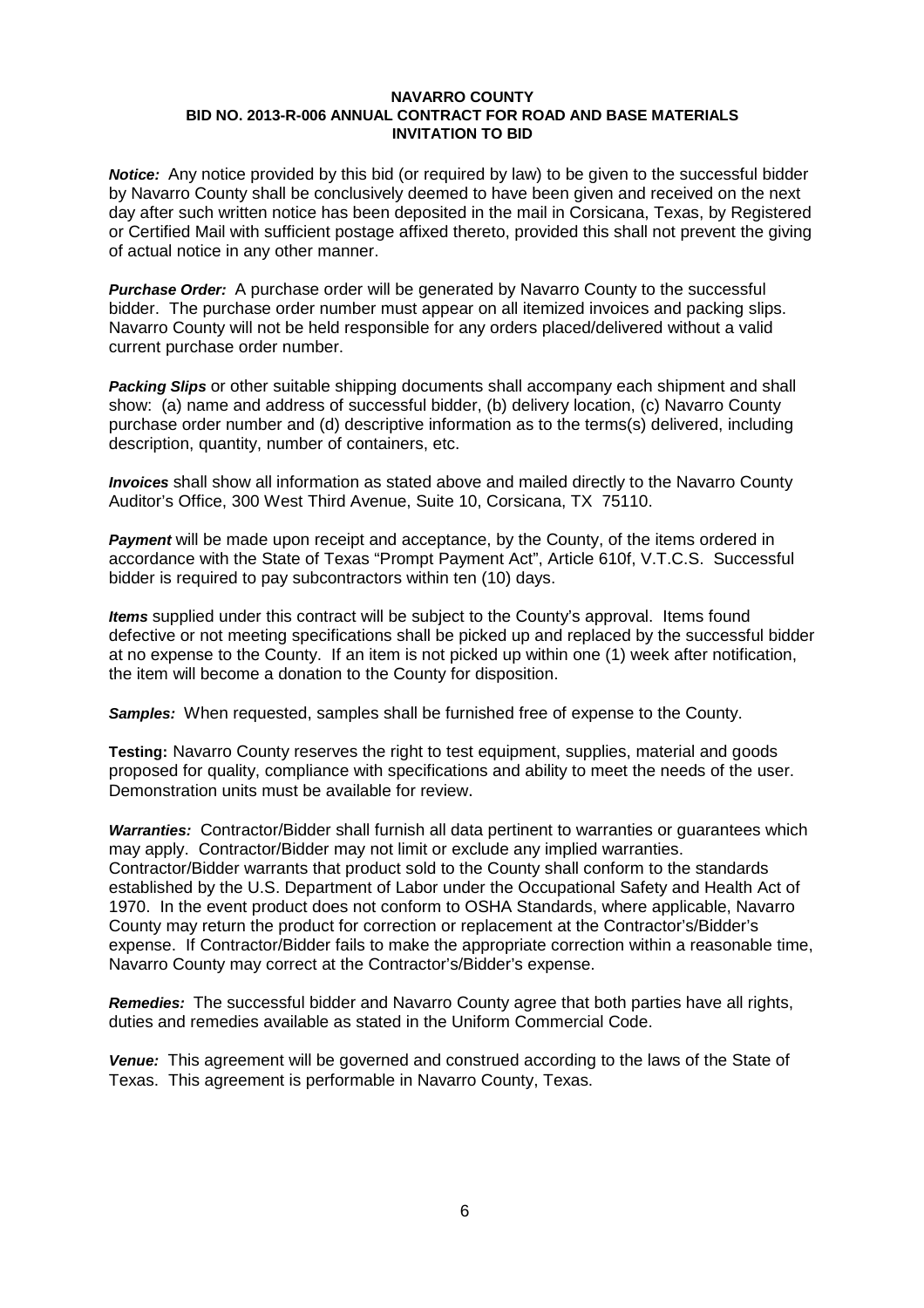*Assignment:* The successful bidder shall not sell, assign, transfer or convey this contract, in whole or in part, without the prior written consent of Navarro County.

*Silence of Specification:* The apparent silence of these specifications as to any detail or to the apparent omission of a detailed description concerning any point, shall be regarded as meaning that only the best commercial practices are to prevail. All interpretations of these specifications shall be made on the basis of this statement.

*Governmental Entities* within Navarro County utilizing inter-governmental contracts with Navarro County will be eligible, but not obligated, to purchase road materials under the contract(s) awarded as a result of this solicitation. All purchases by governmental entities other than Navarro County will be billed directly to that governmental entity and paid by that governmental entity. Navarro County will not be responsible for another governmental entity's debts.

*Navarro County reserves the right* to make purchases from State Government Contracts to meet County needs.

*Any Questions* concerning this *Invitation to Bid* and *Specifications* should be directed to the Navarro County Auditor's Office at 903-654-3095.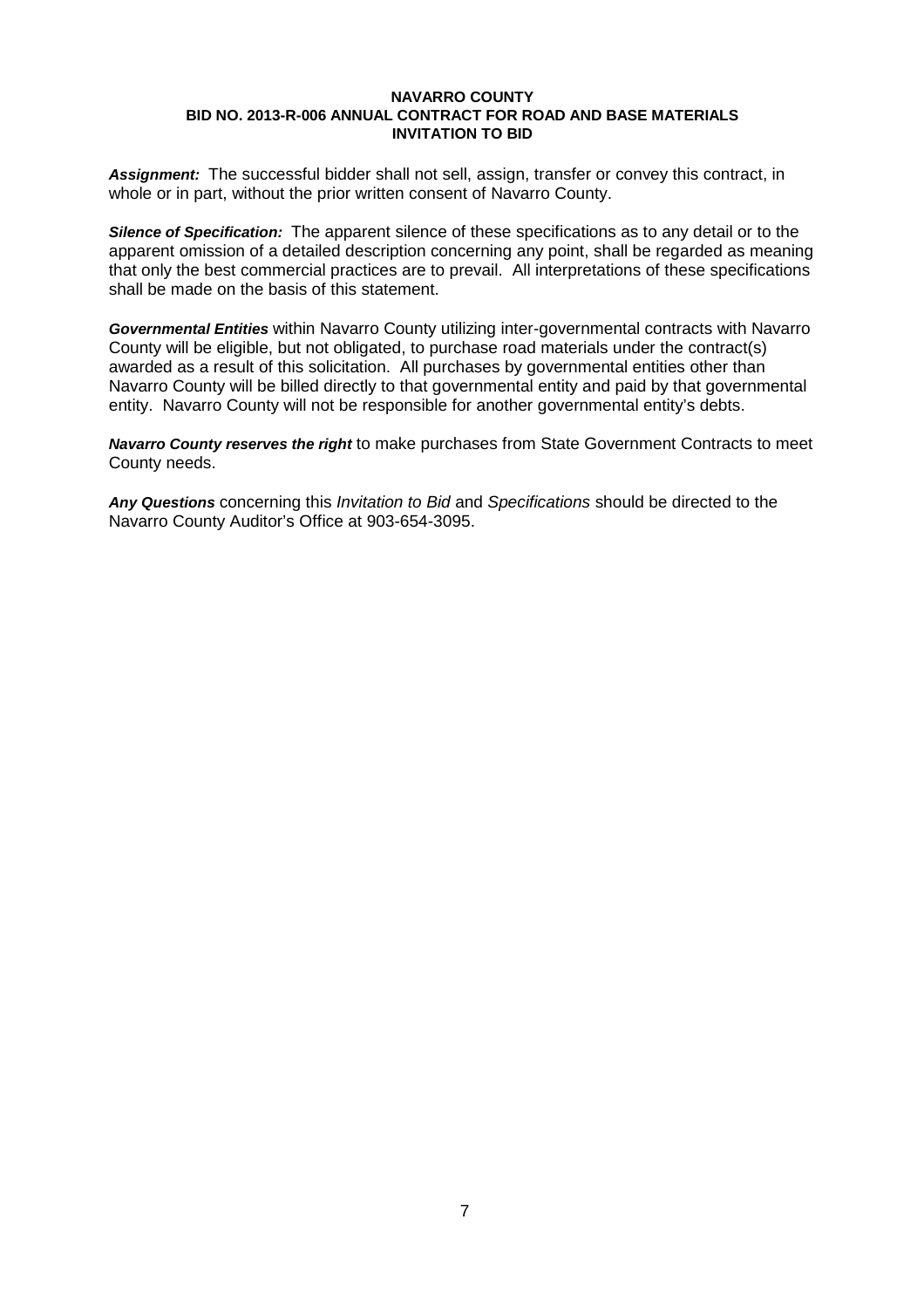Navarro County is requesting bids for and **Annual Contract for Road and Base Materials** as described in the following pages. The contract period will be for twelve (12) months effective October 1, 2012 through September 30, 2013.

The successful bidder(s) may request a price change, in conjunction with a manufacturer's price change, by presenting to the Navarro County Auditor written evidence to support the price change. However, no price adjustments will be authorized for the first ninety (90) days from the date of contract award. Documentation should include bidders increase on asphalt, rock, base, etc. The price change will be effective subsequent to approval by the Commissioners court and may not be retroactive. The successful bidder(s) must submit a copy of the notice of approval by the Railroad Commission, of any change in the hauling charges that the vendor may pass on to the County. This notice must be submitted with the first invoice after such change is effective.

All prices quoted in this contract will include all delivery costs, and freight to various locations (County Barns, pits and/or job site) within Navarro County, according to the instructions of the Commissioner at the time the order is made. It is the responsibility of the contractor to deliver the product by owned or contracted means. County Barns are located at the following:

Pct 1 Barn - West Highway 31, Corsicana, Texas Pct 2 Barn - East Highway 31, Kerens, Texas Pct 3 Barn - West Highway 31, Dawson, Texas Pct 3 Barn - South Austin Ave, Richland, Texas Pct 4 Barn - Blooming Grove, Texas

Material and placement must meet specifications in accordance with the latest Texas Department of Transportation standard specifications for construction and maintenance of highways, streets and bridges.

Navarro County reserves the right to take samples and to test samples, by an independent testing laboratory, according to test methods referred to for each specific product in the Texas Department of Transportation Standard Specifications, on each load of product delivered. If the product fails testing, Navarro County has the right to refuse to pay for the unsatisfactory load(s) and to charge the cost of testing to the supplier of the failed product.

Time of delivery, if delivered, must be coordinated with the Commissioner or his/her employee so that they can oversee the delivery and/or application of materials.

# **Delivery tickets must be presented upon delivery of material(s) and signed by a County employee.**

Invoices must give a detailed description of ticket number(s), product(s), amount(s) delivered and/or area covered by product(s).

Satisfactory completion of work shall be determined by the Commissioner or his/her representative. Contractor will utilize all safety measures and equipment necessary to protect personnel, equipment and traffic from undue hazard or accident.

List the location of plants, quarry or refinery which product is supplied from.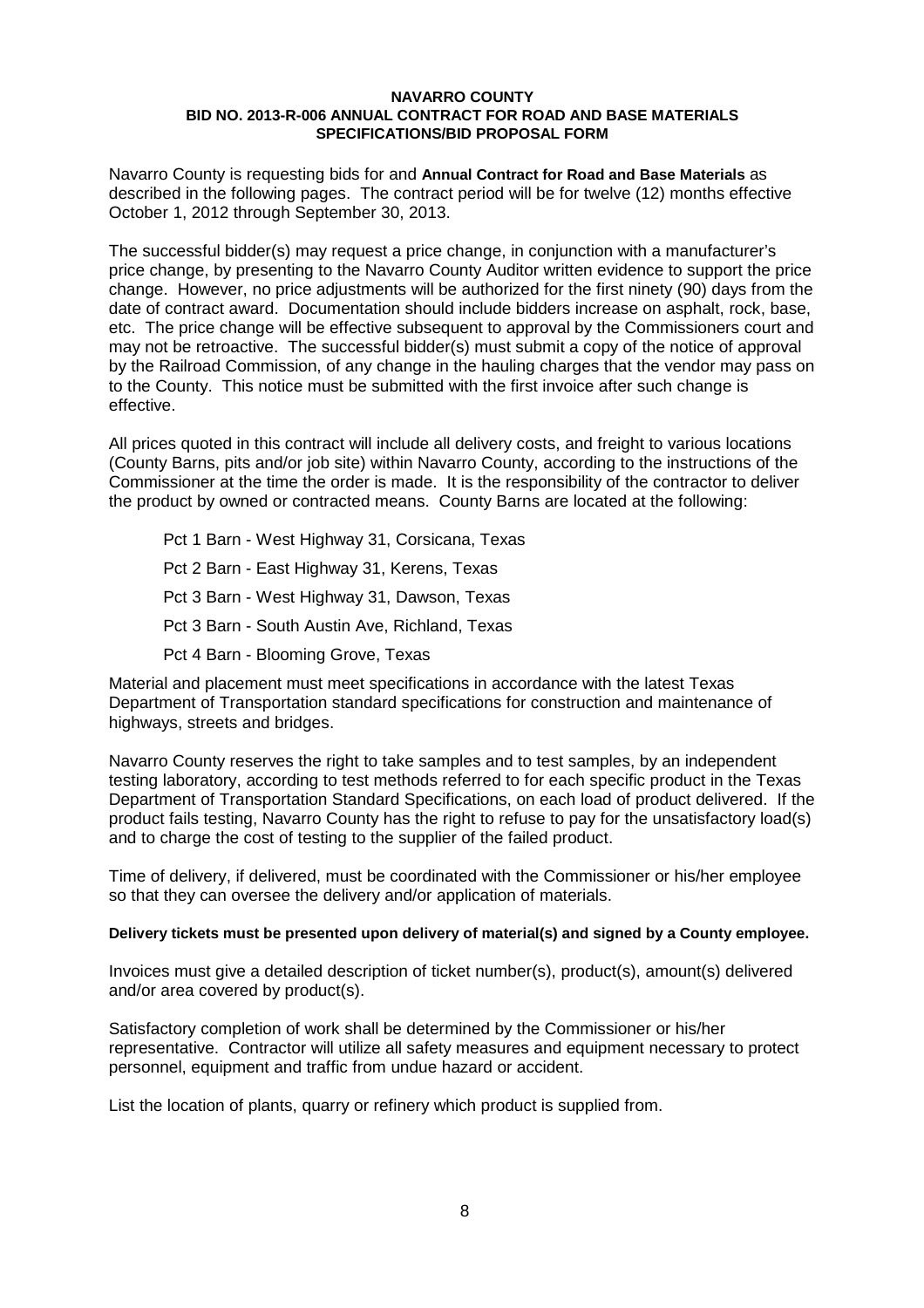# **BID PROPOSAL AFFIDAVIT**

The undersigned certifies that the bid prices in this proposal have been carefully reviewed and are submitted as correct and final. He further certifies that the bidder agrees to furnish any and/or all items upon which prices are extended at the price(s) offered, and upon the conditions contained in the specifications of the Invitation to Bid. The period of acceptance of this bid proposal will be thirty (30) calendar days from the date of the bid opening.

STATE OF TEXAS § COUNTY OF NAVARRO §

| BEFORE ME, the undersigned authority, a Notary Public in and for the State of Texas, on this       |                 |  |
|----------------------------------------------------------------------------------------------------|-----------------|--|
| day personally appeared ___                                                                        | , who, after    |  |
|                                                                                                    | $\_,$ am a duly |  |
|                                                                                                    | , and have      |  |
| been authorized to execute the foregoing bid proposal on their behalf. I hereby certify that the   |                 |  |
| foregoing proposal has not been prepared in collusion with any other bidder or other person or     |                 |  |
| persons engaged in the same line of business prior to the official opening of this bid. Further, I |                 |  |
| certify that the bidder is not now, nor has he been for the past six (6) months, directly or       |                 |  |
| indirectly concerned in any pool or agreement or combination, to control the price of the          |                 |  |
| services or materials bid on, or to influence any person or persons to bid or not to bid thereon.  |                 |  |

| (Type of Print Name) |                                                                               |  |
|----------------------|-------------------------------------------------------------------------------|--|
|                      | SUBSCRIBED AND SWORN to before me by the above named on this the _____ day of |  |

Notary Public in and for the State of Texas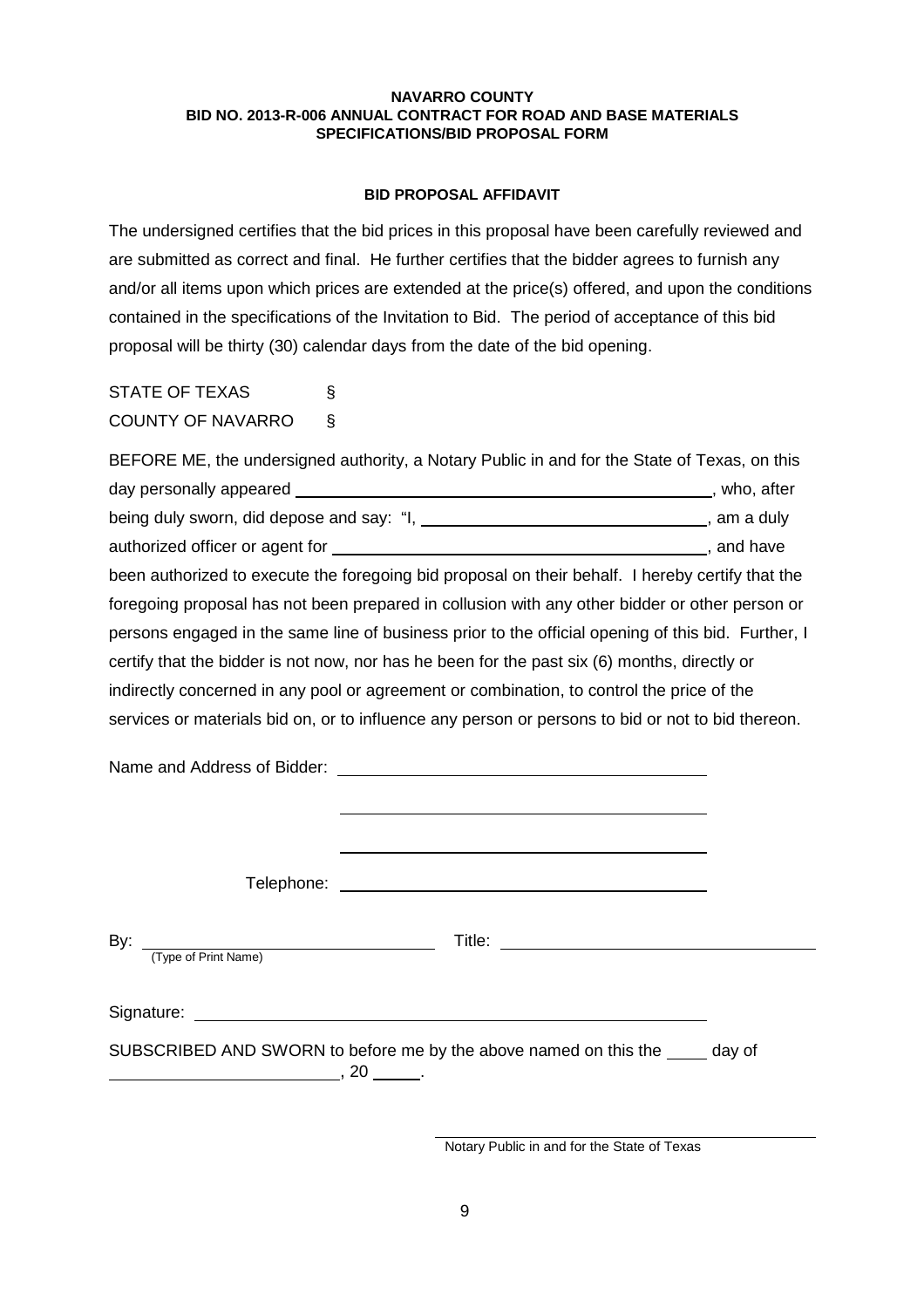| <b>COMPANY SUBMITTING BID</b>                                     | FEDERAL ID NUMBER                                                                                                              |
|-------------------------------------------------------------------|--------------------------------------------------------------------------------------------------------------------------------|
| <b>ADDRESS</b>                                                    |                                                                                                                                |
| CITY, STATE, ZIP                                                  |                                                                                                                                |
| NAME AND TITLE OF INDIVIDUAL SUBMITTING BID                       |                                                                                                                                |
| FAX NO.<br>TELEPHONE NO.                                          | <u> 1980 - Johann Barn, mars ann an t-Amhain Aonaich an t-Aonaich an t-Aonaich ann an t-Aonaich ann an t-Aonaich</u><br>E-MAIL |
| SIGNATURE OF AUTHORIZED REPRESENTATIVE                            | <b>DATE</b>                                                                                                                    |
| The following products are included in this bid:                  |                                                                                                                                |
| <b>OIL BASE</b>                                                   |                                                                                                                                |
| Plant Mixed Asphalt - Hot Oil Sand:                               |                                                                                                                                |
|                                                                   |                                                                                                                                |
|                                                                   |                                                                                                                                |
| Material only -                                                   |                                                                                                                                |
| Applied to road in Pct 1 - \$ __________________________ per ton  |                                                                                                                                |
| Applied to road in Pct 2 - \$                                     |                                                                                                                                |
| Applied to road in Pct 3 - \$ ___________________________ per ton |                                                                                                                                |
| Applied to road in Pct 4 - \$ __________________________ per ton  |                                                                                                                                |
| Plant Mixed Asphalt - Hot Mix - Item 340 (State Specifications):  |                                                                                                                                |
|                                                                   |                                                                                                                                |
|                                                                   |                                                                                                                                |
| Material only -                                                   |                                                                                                                                |
| Applied to road in Pct 1 - \$ __________________________ per ton  |                                                                                                                                |
| Applied to road in Pct 2 - \$ __________________________ per ton  |                                                                                                                                |
| Applied to road in Pct 3 - \$                                     |                                                                                                                                |
| Applied to road in Pct 4 - \$ __________________________ per ton  |                                                                                                                                |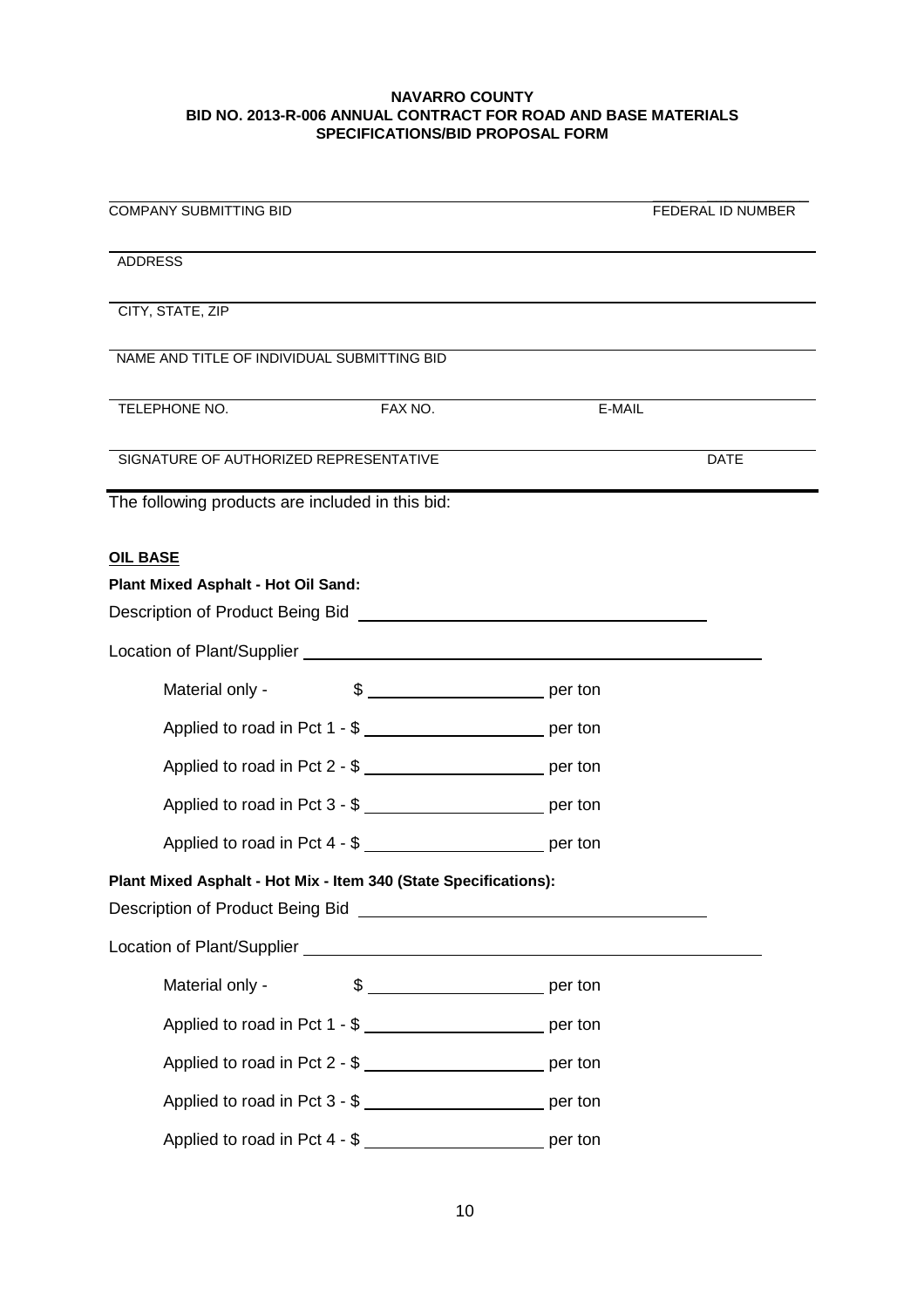| Company Submitting Bid: Company Submitting Bid:                                                                                                                                           |  |  |  |
|-------------------------------------------------------------------------------------------------------------------------------------------------------------------------------------------|--|--|--|
| Plant Mixed Asphalt - Hot Mix - Cold Laid - Item 334 (State Specifications):<br>Description of Product Being Bid <b>Description of Product Being Bid Description of Product Being Bid</b> |  |  |  |
|                                                                                                                                                                                           |  |  |  |
| Material only -                                                                                                                                                                           |  |  |  |
| Applied to road in Pct 1 - \$                                                                                                                                                             |  |  |  |
| Applied to road in Pct 2 - \$                                                                                                                                                             |  |  |  |
| Applied to road in Pct 3 - \$ __________________________ per ton                                                                                                                          |  |  |  |
| Applied to road in Pct 4 - \$ _____________________________ per ton                                                                                                                       |  |  |  |
| <b>Cationic Emulsion:</b><br>Description of Product Being Bid New York (1999) and the United States of Security and States of Security and                                                |  |  |  |
| Location of Plant/Supplier Learning Contract of Plant/Supplier                                                                                                                            |  |  |  |
| Material only -                                                                                                                                                                           |  |  |  |
| Applied to road in Pct 1 - \$ __________________________ per ton                                                                                                                          |  |  |  |
|                                                                                                                                                                                           |  |  |  |
| Applied to road in Pct 3 - \$                                                                                                                                                             |  |  |  |
| Applied to road in Pct 4 - \$ ____________________________ per ton                                                                                                                        |  |  |  |
| FLEXIBLE BASE - LIMESTONE - Item 246 (State Specifications)                                                                                                                               |  |  |  |
| Flexible Base - Type A, Grade 1, Class 2:                                                                                                                                                 |  |  |  |
| Description of Product Being Bid [1994] [2005] [2006] [2006] [2006] [2006] [2006] [2006] [2006] [2006] [2006] [                                                                           |  |  |  |
|                                                                                                                                                                                           |  |  |  |
| Material only -                                                                                                                                                                           |  |  |  |
| Applied to road in Pct 1 - \$                                                                                                                                                             |  |  |  |
| Applied to road in Pct 2 - \$ __________________________ per ton                                                                                                                          |  |  |  |
| Applied to road in Pct 3 - \$ __________________________ per ton                                                                                                                          |  |  |  |
| Applied to road in Pct 4 - \$ __________________________ per ton                                                                                                                          |  |  |  |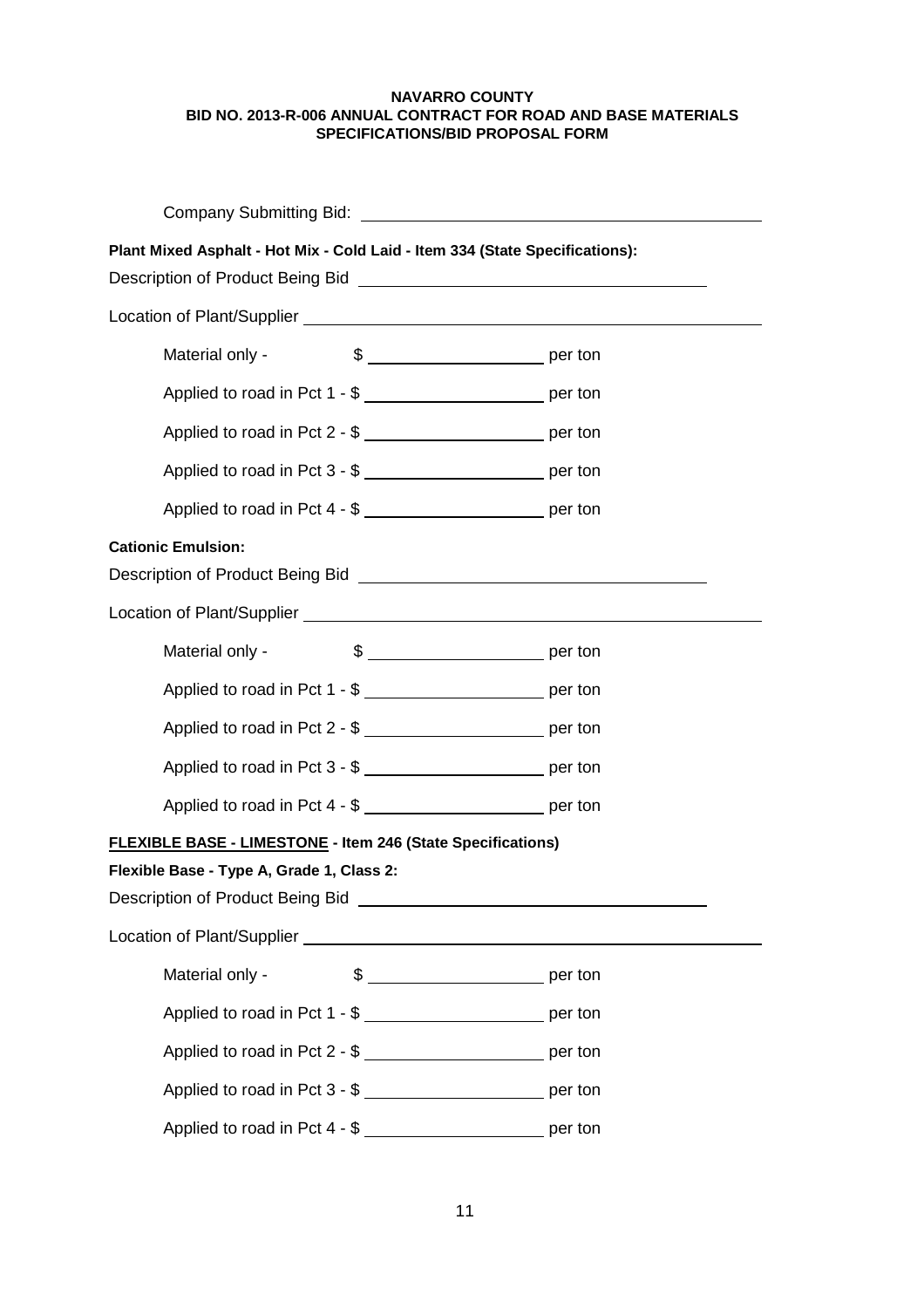| Flexible Base - Type A, Grade 2, Class 2:                                                                                                                                                                                            |                                                                   |  |  |
|--------------------------------------------------------------------------------------------------------------------------------------------------------------------------------------------------------------------------------------|-------------------------------------------------------------------|--|--|
|                                                                                                                                                                                                                                      |                                                                   |  |  |
| Material only -                                                                                                                                                                                                                      | $\frac{1}{2}$ per ton                                             |  |  |
|                                                                                                                                                                                                                                      | Applied to road in Pct 1 - \$ __________________________ per ton  |  |  |
|                                                                                                                                                                                                                                      | Applied to road in Pct 2 - \$                                     |  |  |
|                                                                                                                                                                                                                                      | Applied to road in Pct 3 - \$                                     |  |  |
|                                                                                                                                                                                                                                      | Applied to road in Pct 4 - \$                                     |  |  |
| <b>Waste - (Scrap Asphalt):</b>                                                                                                                                                                                                      |                                                                   |  |  |
| Location of Plant/Supplier Learner and Contract and Contract of Plant/Supplier                                                                                                                                                       |                                                                   |  |  |
| Material only -                                                                                                                                                                                                                      |                                                                   |  |  |
|                                                                                                                                                                                                                                      | Applied to road in Pct 1 - \$ __________________________ per ton  |  |  |
|                                                                                                                                                                                                                                      | Applied to road in Pct 2 - \$ ___________________________ per ton |  |  |
|                                                                                                                                                                                                                                      | Applied to road in Pct 3 - \$                                     |  |  |
|                                                                                                                                                                                                                                      | Applied to road in Pct 4 - \$ __________________________ per ton  |  |  |
| ROCK - Item 302 (State Specifications)<br>Type C - aggregate consisting of gravel, crushed slag or crushed stone.<br>Description of Product Being Bid [1994] [2004] [2005] [2006] [2006] [2006] [2006] [2006] [2006] [2006] [2006] [ |                                                                   |  |  |
|                                                                                                                                                                                                                                      |                                                                   |  |  |
| Material only -                                                                                                                                                                                                                      |                                                                   |  |  |
|                                                                                                                                                                                                                                      | Applied to road in Pct 1 - \$ __________________________ per ton  |  |  |
|                                                                                                                                                                                                                                      | Applied to road in Pct 2 - \$ __________________________ per ton  |  |  |
|                                                                                                                                                                                                                                      | Applied to road in Pct 3 - \$ __________________________ per ton  |  |  |
|                                                                                                                                                                                                                                      | Applied to road in Pct 4 - \$ __________________________ per ton  |  |  |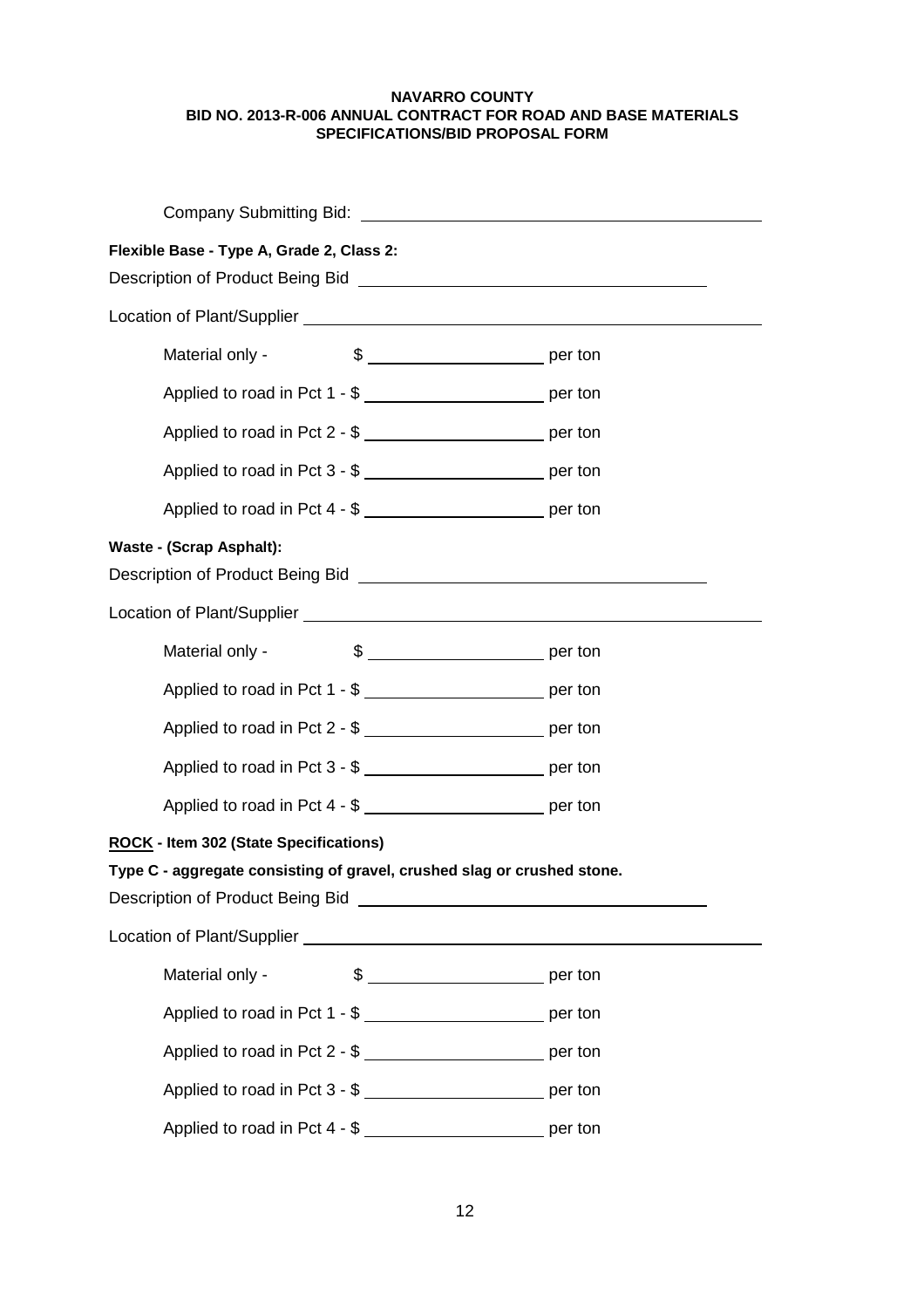| Type D - aggregate consisting of gravel, crushed slag or crushed stone:                                                                                                                                                                                              |                                                                    |  |  |
|----------------------------------------------------------------------------------------------------------------------------------------------------------------------------------------------------------------------------------------------------------------------|--------------------------------------------------------------------|--|--|
|                                                                                                                                                                                                                                                                      |                                                                    |  |  |
| Material only -                                                                                                                                                                                                                                                      |                                                                    |  |  |
|                                                                                                                                                                                                                                                                      | Applied to road in Pct 1 - \$                                      |  |  |
|                                                                                                                                                                                                                                                                      | Applied to road in Pct 2 - \$ __________________________ per ton   |  |  |
|                                                                                                                                                                                                                                                                      | Applied to road in Pct 3 - \$                                      |  |  |
|                                                                                                                                                                                                                                                                      | Applied to road in Pct 4 - \$ __________________________ per ton   |  |  |
| <b>Grade 3 - Coverstone:</b><br>Description of Product Being Bid <b>Constantine Constantine Constantine Constantine Constantine Constantine Constantine Constantine Constantine Constantine Constantine Constantine Constantine Constantine Constantine Constant</b> |                                                                    |  |  |
|                                                                                                                                                                                                                                                                      |                                                                    |  |  |
| Material only -                                                                                                                                                                                                                                                      |                                                                    |  |  |
|                                                                                                                                                                                                                                                                      | Applied to road in Pct 1 - \$                                      |  |  |
|                                                                                                                                                                                                                                                                      | Applied to road in Pct 2 - \$                                      |  |  |
|                                                                                                                                                                                                                                                                      | Applied to road in Pct 3 - \$ ___________________________ per ton  |  |  |
|                                                                                                                                                                                                                                                                      | Applied to road in Pct 4 - \$ ____________________________ per ton |  |  |
| Pea Gravel:                                                                                                                                                                                                                                                          |                                                                    |  |  |
| Description of Product Being Bid <b>Constanting Constanting Constanting Constanting Constanting Constanting Constanting Constanting Constanting Constanting Constanting Constanting Constanting Constanting Constanting Constant</b>                                 |                                                                    |  |  |
|                                                                                                                                                                                                                                                                      |                                                                    |  |  |
| Material only -                                                                                                                                                                                                                                                      | $\frac{1}{2}$ per ton                                              |  |  |
|                                                                                                                                                                                                                                                                      | Applied to road in Pct 1 - \$ ____________________________ per ton |  |  |
|                                                                                                                                                                                                                                                                      | Applied to road in Pct 2 - \$ ___________________________ per ton  |  |  |
|                                                                                                                                                                                                                                                                      | Applied to road in Pct 3 - \$ ___________________________ per ton  |  |  |
|                                                                                                                                                                                                                                                                      | Applied to road in Pct 4 - \$ ___________________________ per ton  |  |  |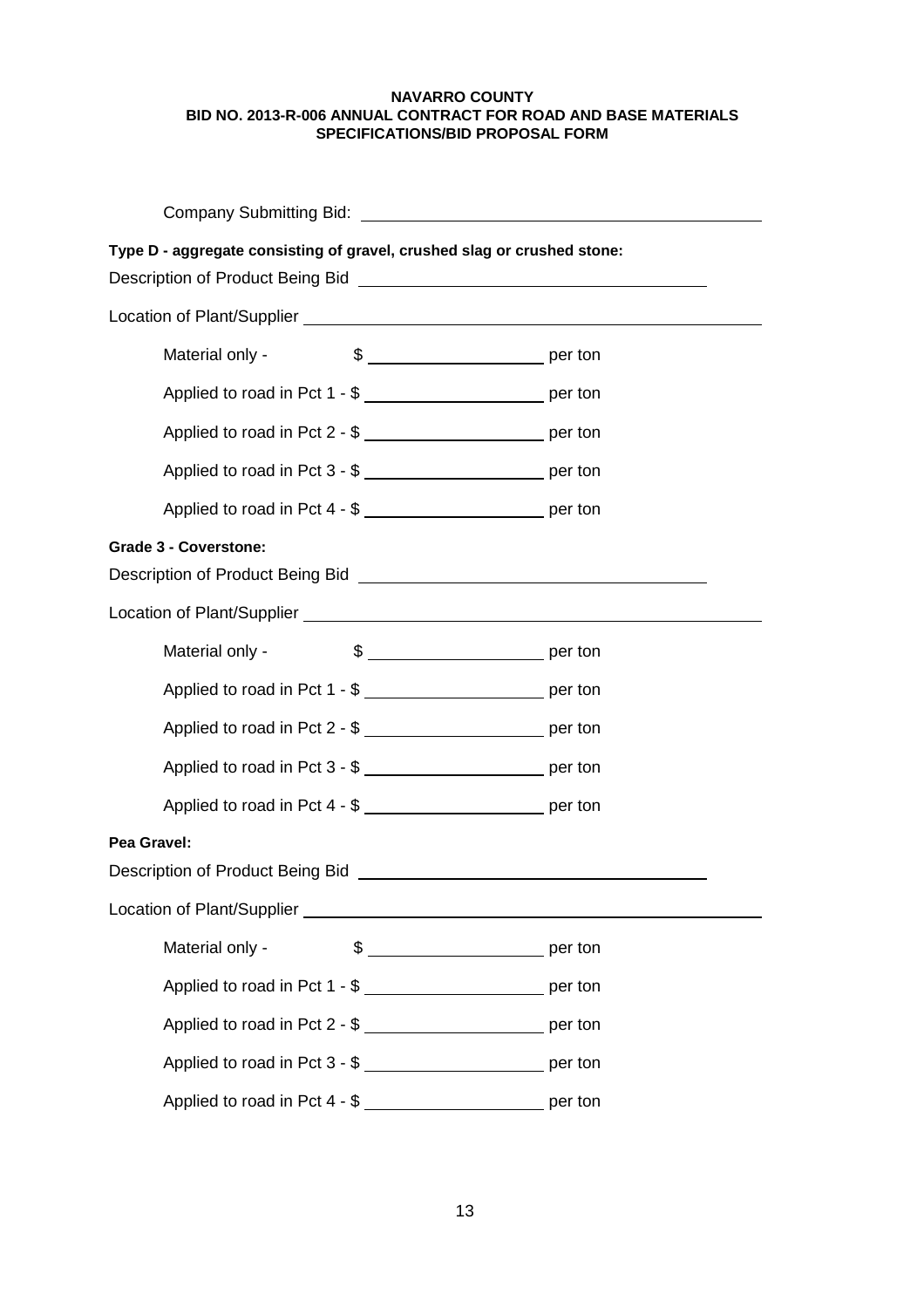| <b>Dirty Rock:</b>                                                                                                       |                                                                                                                |  |  |
|--------------------------------------------------------------------------------------------------------------------------|----------------------------------------------------------------------------------------------------------------|--|--|
|                                                                                                                          | Description of Product Being Bid [CrossReferred Control of Product Being Bid [CrossReferred Control of Product |  |  |
|                                                                                                                          | Location of Plant/Supplier<br><u>Location</u> of Plant/Supplier                                                |  |  |
| Material only -                                                                                                          |                                                                                                                |  |  |
|                                                                                                                          | Applied to road in Pct 1 - \$ ___________________________ per ton                                              |  |  |
|                                                                                                                          | Applied to road in Pct 2 - \$ __________________________ per ton                                               |  |  |
|                                                                                                                          | Applied to road in Pct 3 - \$                                                                                  |  |  |
|                                                                                                                          | Applied to road in Pct 4 - \$ ____________________________ per ton                                             |  |  |
| 3/8 Type D Lightweight Aggregate:<br>Description of Product Being Bid Network and Secretary Control of Product Being Bid |                                                                                                                |  |  |
|                                                                                                                          |                                                                                                                |  |  |
| Material only -                                                                                                          | $\frac{1}{2}$ per ton                                                                                          |  |  |
|                                                                                                                          | Applied to road in Pct 1 - \$ ___________________________ per ton                                              |  |  |
|                                                                                                                          | Applied to road in Pct 2 - \$                                                                                  |  |  |
|                                                                                                                          | Applied to road in Pct 3 - \$ ___________________________ per ton                                              |  |  |
|                                                                                                                          | Applied to road in Pct 4 - \$ __________________________ per ton                                               |  |  |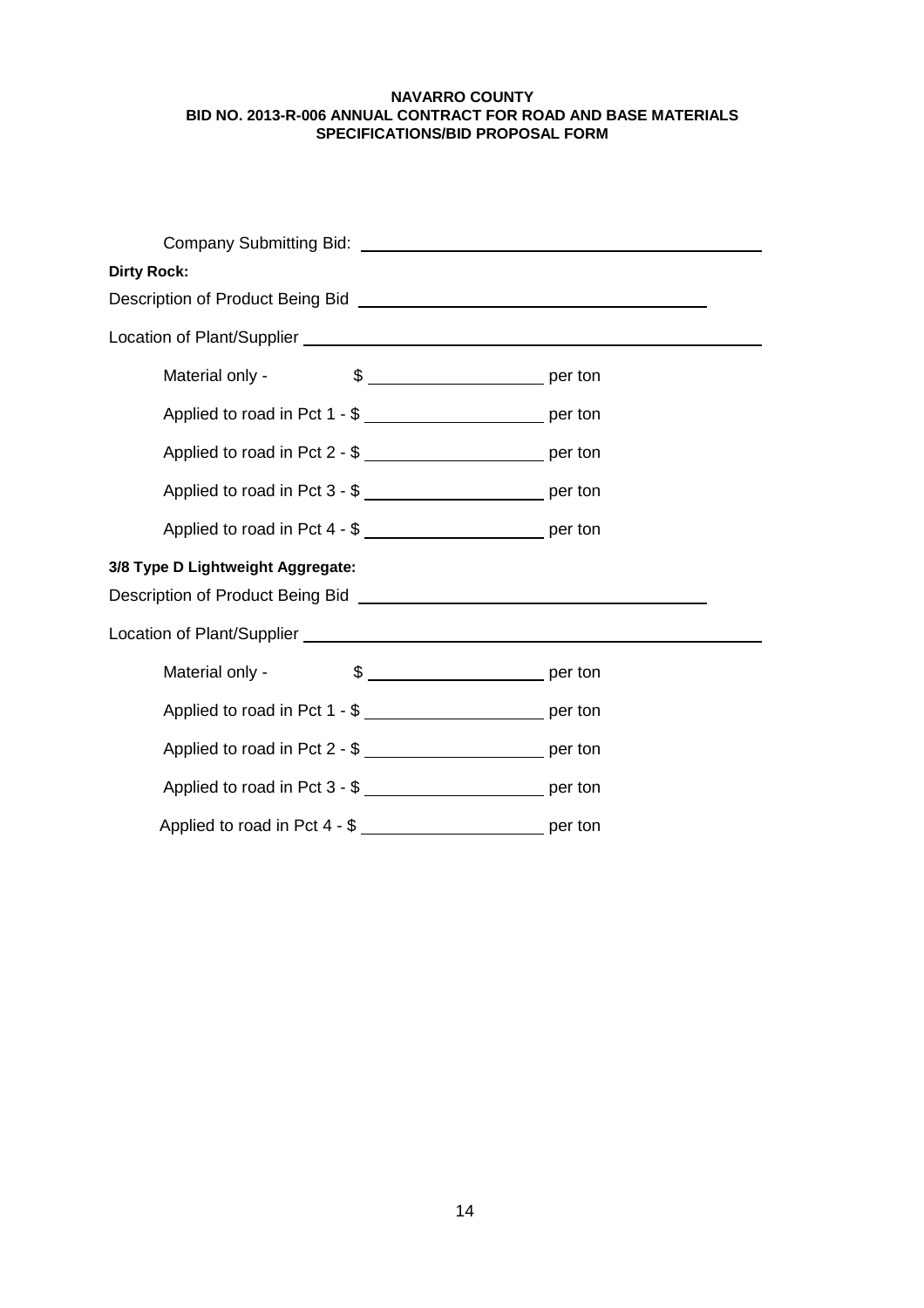Company Submitting Bid: University of the University of the University of the University of the University of the University of the University of the University of the University of the University of the University of the

Please list any alternate materials which you could supply, unit and unit price that might be used by Navarro County.

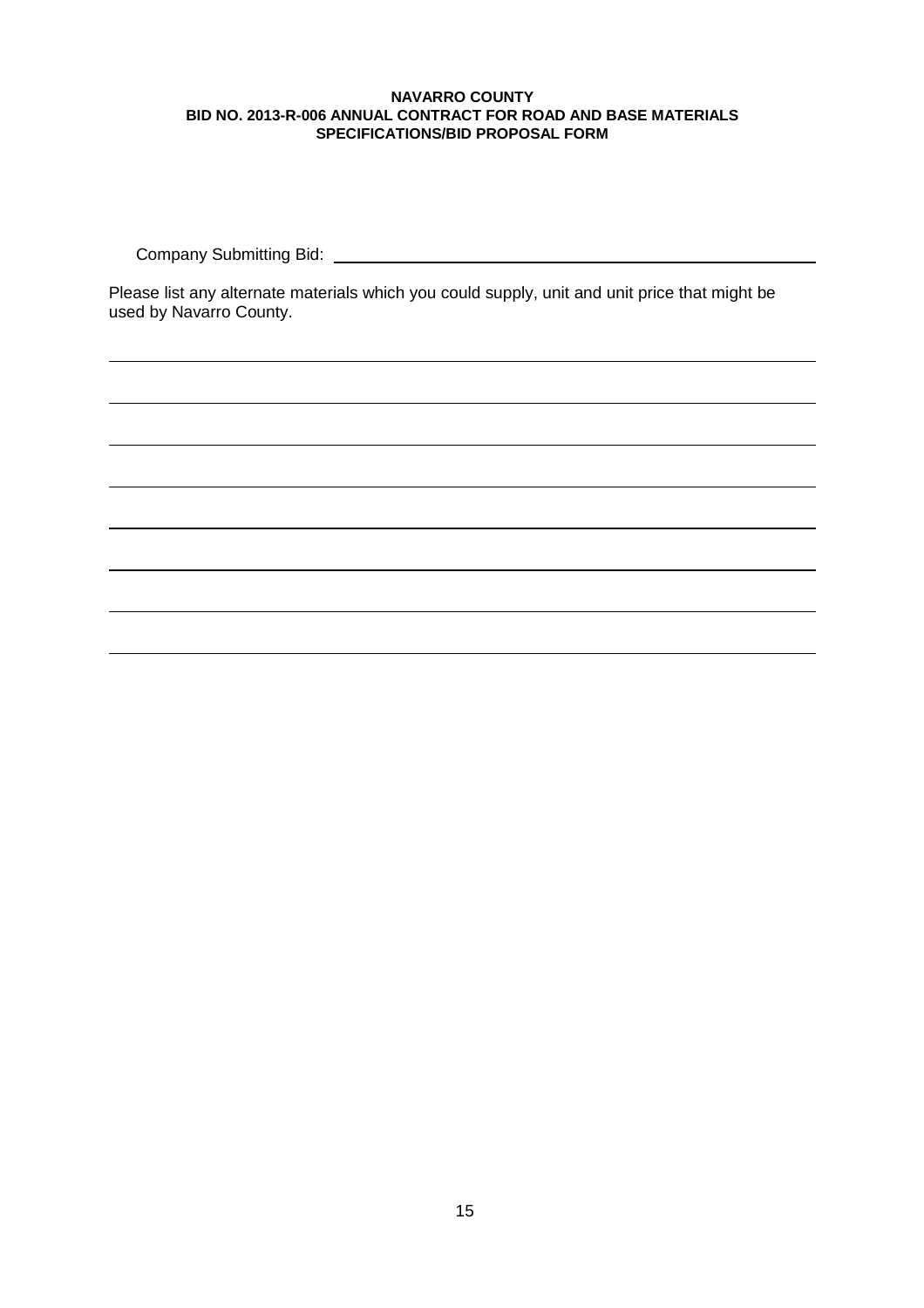# **VENDOR REFERENCES**

Please list three (3) references of current customers who can verify the quality of service your company provides. The County prefers customers of similar size and scope of work to this proposal. **This form must be returned with your proposal.**

# **REFERENCE 1**

| Address:                                |                                          |  |
|-----------------------------------------|------------------------------------------|--|
|                                         |                                          |  |
|                                         |                                          |  |
| Contract Period: _____________________  | Scope of Work: _________________________ |  |
| <b>REFERENCE 2</b>                      |                                          |  |
| Address:                                |                                          |  |
|                                         |                                          |  |
|                                         |                                          |  |
| Contract Period: _____________________  | Scope of Work: ________________________  |  |
| <b>REFERENCE 3</b>                      |                                          |  |
|                                         |                                          |  |
| Address:                                |                                          |  |
|                                         |                                          |  |
|                                         |                                          |  |
| Contract Period: ______________________ | Scope of Work:                           |  |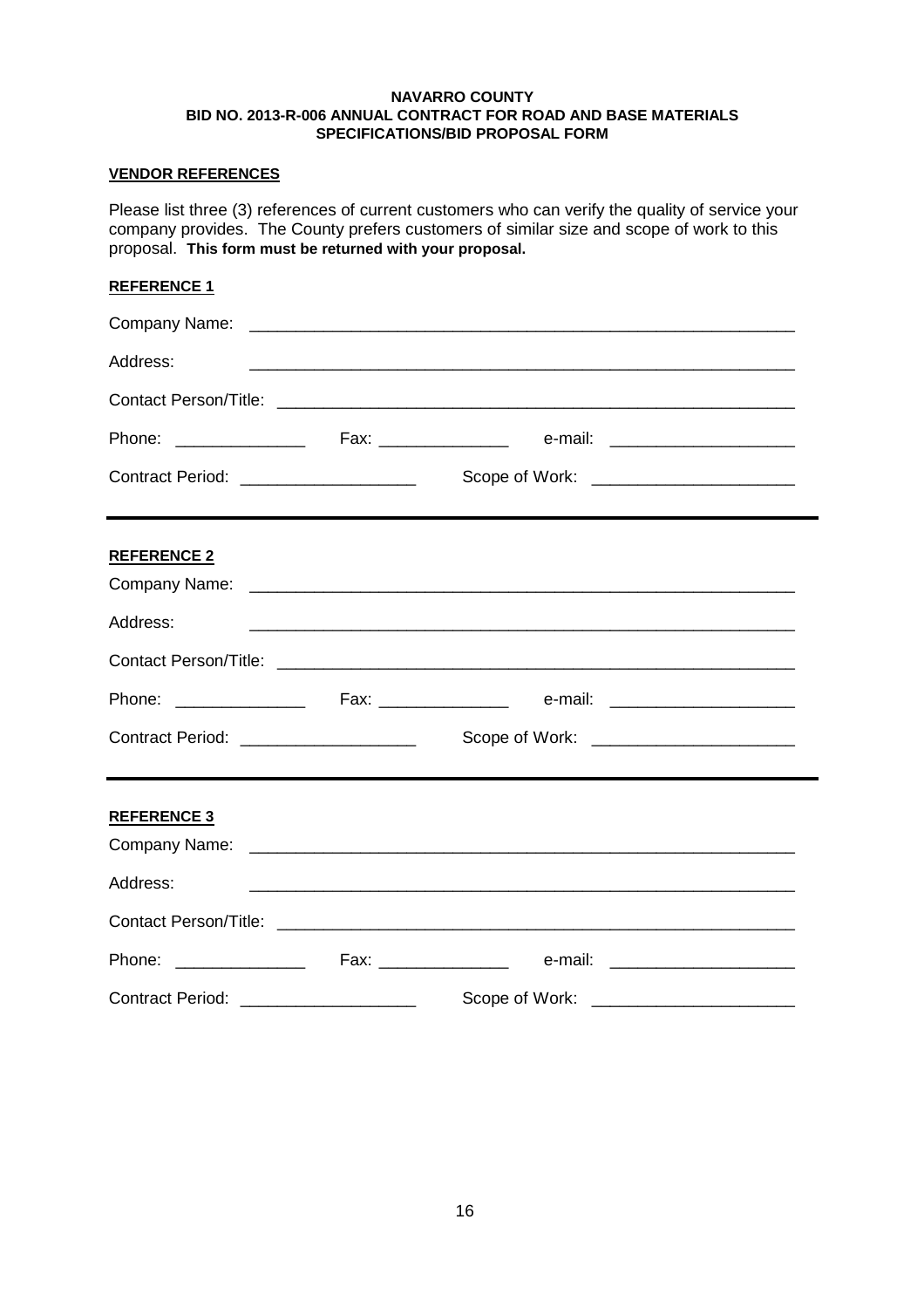| CONFLICT OF INTEREST QUESTIONNAIRE<br>For vendor or other person doing business with local governmental entity                                                                                                                                                                                                                                                                                                                                                        | FORM CIQ        |  |  |
|-----------------------------------------------------------------------------------------------------------------------------------------------------------------------------------------------------------------------------------------------------------------------------------------------------------------------------------------------------------------------------------------------------------------------------------------------------------------------|-----------------|--|--|
| This questionnaire reflects changes made to the law by H.B. 1491, 80th Leg., Regular Session.                                                                                                                                                                                                                                                                                                                                                                         | OFFICE USE ONLY |  |  |
| This questionnaire is being filed in accordance with Chapter 176, Local Government Code<br>by a person who has a business relationship as defined by Section 176.001(1-a) with a local<br>governmental entity and the person meets requirements under Section 176.006(a).                                                                                                                                                                                             | Date Received   |  |  |
| By law this questionnaire must be filed with the records administrator of the local governmental<br>entity not later than the 7th business day after the date the person becomes aware of facts<br>that require the statement to be filed. See Section 176.006, Local Government Code.                                                                                                                                                                                |                 |  |  |
| A person commits an offense if the person knowingly violates Section 176.006, Local<br>Government Code. An offense under this section is a Class C misdemeanor.                                                                                                                                                                                                                                                                                                       |                 |  |  |
| Name of person who has a business relationship with local governmental entity.                                                                                                                                                                                                                                                                                                                                                                                        |                 |  |  |
| 2<br>Check this box if you are filing an update to a previously filed questionnaire.                                                                                                                                                                                                                                                                                                                                                                                  |                 |  |  |
| (The law requires that you file an updated completed questionnaire with the appropriate filing authority not<br>later than the 7th business day after the date the originally filed questionnaire becomes incomplete or inaccurate.)                                                                                                                                                                                                                                  |                 |  |  |
| 3<br>Name of local government officer with whom filer has employment or business relationship.                                                                                                                                                                                                                                                                                                                                                                        |                 |  |  |
| Name of Officer                                                                                                                                                                                                                                                                                                                                                                                                                                                       |                 |  |  |
| This section (item 3 including subparts A, B, C & D) must be completed for each officer with whom the filer has an<br>employment or other business relationship as defined by Section 176.001(1-a), Local Government Code. Attach additional<br>pages to this Form CIQ as necessary.<br>A. Is the local government officer named in this section receiving or likely to receive taxable income, other than investment<br>income, from the filer of the questionnaire? |                 |  |  |
| No<br>Yes                                                                                                                                                                                                                                                                                                                                                                                                                                                             |                 |  |  |
| B. Is the filer of the questionnaire receiving or likely to receive taxable income, other than investment income, from or at the<br>direction of the local government officer named in this section AND the taxable income is not received from the local<br>governmental entity?                                                                                                                                                                                     |                 |  |  |
| No<br>Yes                                                                                                                                                                                                                                                                                                                                                                                                                                                             |                 |  |  |
| C. Is the filer of this questionnaire employed by a corporation or other business entity with respect to which the local<br>government officer serves as an officer or director, or holds an ownership of 10 percent or more?                                                                                                                                                                                                                                         |                 |  |  |
| No<br>Yes                                                                                                                                                                                                                                                                                                                                                                                                                                                             |                 |  |  |
| D. Describe each employment or business relationship with the local government officer named in this section.                                                                                                                                                                                                                                                                                                                                                         |                 |  |  |
| 4                                                                                                                                                                                                                                                                                                                                                                                                                                                                     |                 |  |  |
| Signature of person doing business with the governmental entity                                                                                                                                                                                                                                                                                                                                                                                                       | Date            |  |  |
|                                                                                                                                                                                                                                                                                                                                                                                                                                                                       |                 |  |  |

Adopted 06/29/2007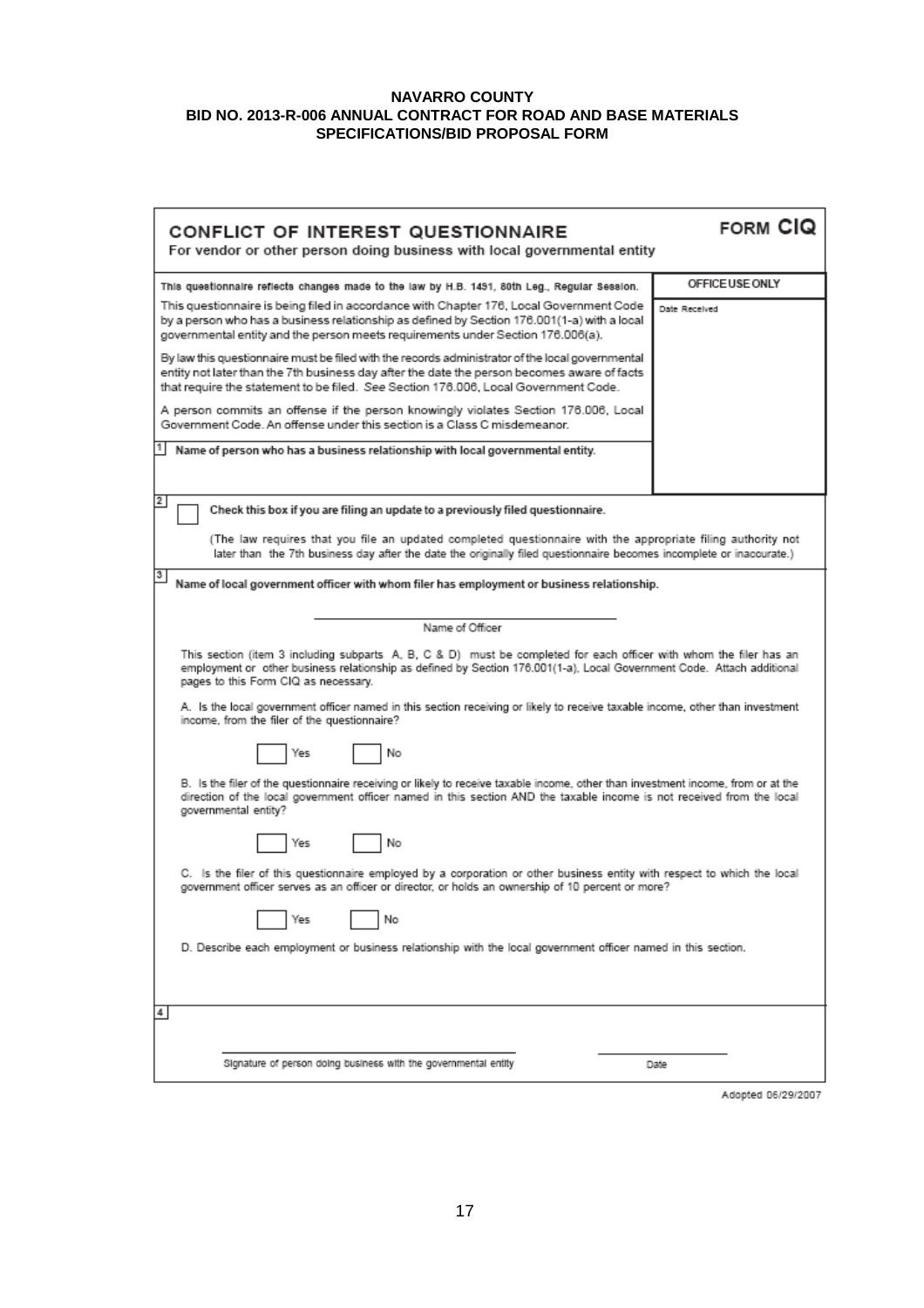# **Contract Checklist**

This project will be bid, let and constructed according to the International Building Code 2006 Standards and the Texas Department of Transportation 2004 Standard Specifications for Construction and Maintenance of Highways, Streets and Bridges.

Following are required Documents to be submitted with the Bid Form:

A Statement of Bidder's Qualifications must be completed and submitted with the Bid Form.

A Conflict of Interest Questionnaire must be completed and submitted with the Bid Form.

A list of references must be submitted with the form.

A Bid Proposal Affidavit must be submitted with the Bid Form.

If any statements were *not* checked please provide an explanation in the given area below.

\_\_\_\_\_\_\_\_\_\_\_\_\_\_\_\_\_\_\_\_\_\_\_\_\_\_\_\_\_\_\_\_\_\_\_\_\_\_\_\_\_\_\_\_\_\_\_\_\_\_\_\_\_\_\_\_\_\_\_\_\_\_\_\_\_ \_\_\_\_\_\_\_\_\_\_\_\_\_\_\_\_\_\_\_\_\_\_\_\_\_\_\_\_\_\_\_\_\_\_\_\_\_\_\_\_\_\_\_\_\_\_\_\_\_\_\_\_\_\_\_\_\_\_\_\_\_\_\_\_\_ \_\_\_\_\_\_\_\_\_\_\_\_\_\_\_\_\_\_\_\_\_\_\_\_\_\_\_\_\_\_\_\_\_\_\_\_\_\_\_\_\_\_\_\_\_\_\_\_\_\_\_\_\_\_\_\_\_\_\_\_\_\_\_\_\_ \_\_\_\_\_\_\_\_\_\_\_\_\_\_\_\_\_\_\_\_\_\_\_\_\_\_\_\_\_\_\_\_\_\_\_\_\_\_\_\_\_\_\_\_\_\_\_\_\_\_\_\_\_\_\_\_\_\_\_\_\_\_\_\_\_ \_\_\_\_\_\_\_\_\_\_\_\_\_\_\_\_\_\_\_\_\_\_\_\_\_\_\_\_\_\_\_\_\_\_\_\_\_\_\_\_\_\_\_\_\_\_\_\_\_\_\_\_\_\_\_\_\_\_\_\_\_\_\_\_\_

\_\_\_\_\_\_\_\_\_\_\_\_\_\_\_\_\_\_\_\_\_\_\_\_\_\_\_\_\_\_\_\_\_\_\_\_\_\_\_\_\_\_\_\_\_\_\_\_\_\_\_\_\_\_\_\_\_\_\_\_\_\_\_\_\_

\_\_\_\_\_\_\_\_\_\_\_\_\_\_\_\_\_\_\_\_\_\_\_\_\_\_\_\_\_\_\_\_\_\_\_\_\_\_\_\_\_\_\_\_\_\_\_\_\_\_\_\_\_\_\_\_

\_\_\_\_\_\_\_\_\_\_\_\_\_\_\_\_\_\_\_\_\_\_\_\_\_ Contractor Signature Date